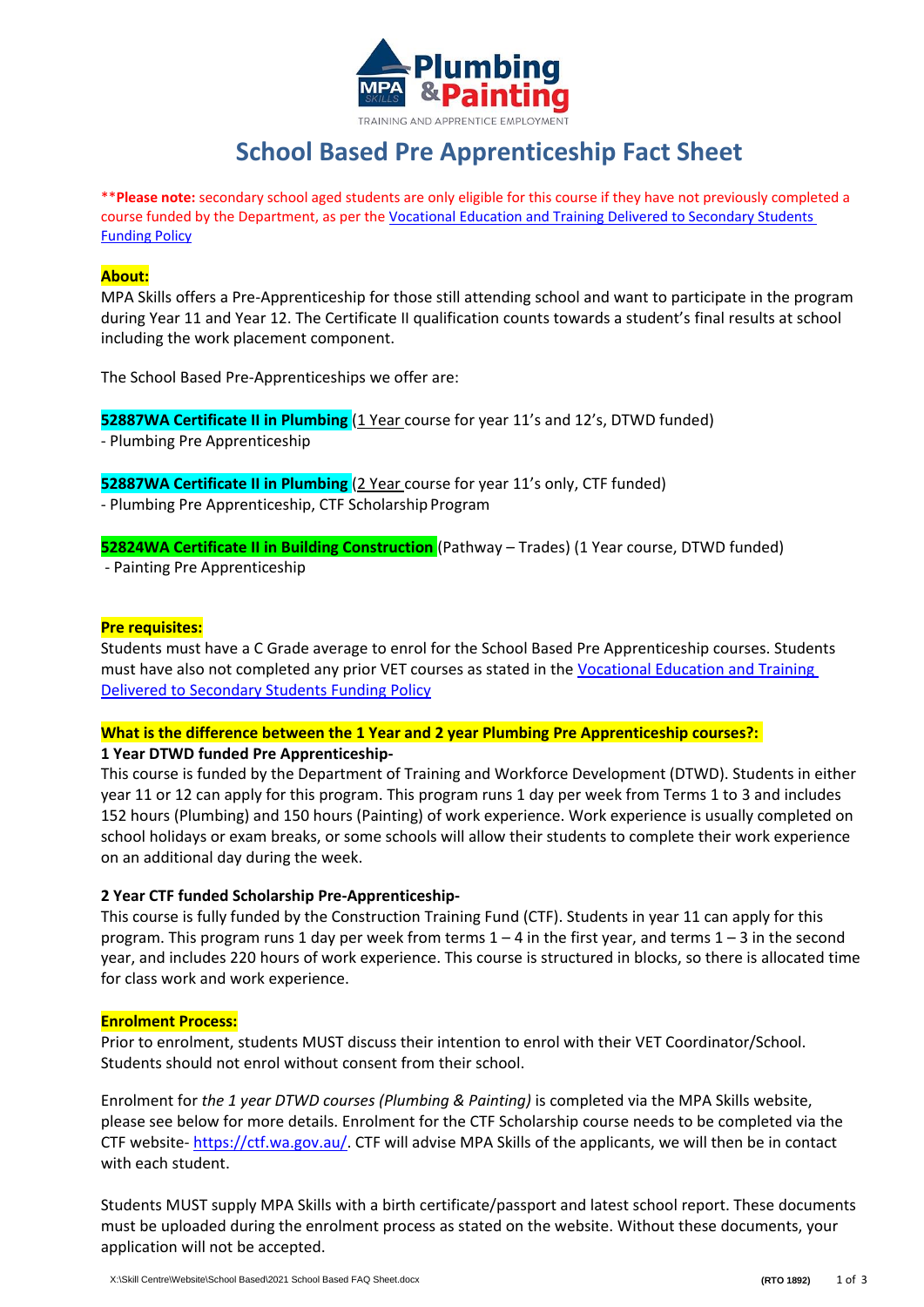# **Vaccination Status:**

As students will be required to complete a work placement component, they will fall into category 2 of the mandatory vaccination status. Students will be required to provide evidence of vaccination status OR exemption to be able to commence work placement.

Those who are not vaccinated or hold an exemption will not be considered for a place in the CTF program, however those who are choosing not to vaccinate are still eligible for the DTWD programs however will not be permitted to complete the work experience component therefore will not receive their full qualification.

#### **Interview Process**

Your enrolment does not confirm your place in the course, you must be interviewed and complete a short aptitude test.

Have you enrolled before 25th June 2022? If so, you have qualified for the 1st round of interviews! We will send you an email with your interview details in early June.

Have you enrolled after the 25th June 2022? If so, you have qualified for our 2nd round of interviews which will be conducted in September 2022. An email will be sent to you closer to the day.

All interviews will be conducted at MPA Skills, Maylands.

Although you can choose the campus you want to attend on enrolment, MPA Skills may move you to a different campus depending on the suburb that you live in, and the amount of student who apply for each campus.

#### **Course locations and days:**

#### **Plumbing Pre Apprenticeship (1 Year DTWD funded)**

MPA Skills Jandakot Campus- *7 Chullora Bend, Jandakot (Fridays)* St Norbert College - *135 Treasure Road, Queens Park (Thursdays)* MPA Skills Maylands – *108 Caledonian Ave, Maylands (Fridays)* John Forrest Secondary College – *180 Drake Street, Morley (Thursdays)*

## **Plumbing Pre Apprenticeship (2 Year CTF funded)**

MPA Skills Jandakot Campus - *7 Chullora Bend, Jandakot (Thursdays)* John Forrest Secondary College – *180 Drake Street, Morley (Fridays)* Bunbury Regional Trade Training Centre, BCC site – *Corner of Petherick & Flynn Street, Bunbury (Thursdays)*

## **Painting Pre Apprenticeship (1 Year DTWD funded)**

John Forrest Secondary College – *180 Drake Street, Morley (Fridays)*

## **Work Placement:**

MPA Skills source the work placement for students, in this process we also conduct Employability Training with the students to prepare them for future employment.

## **Completion:**

Once a student has successfully completed the Pre- Apprenticeship including work placement, they will be issued with a Certificate II and a Record of Results outlining the units achieved.

## **Cost:**

Secondary School aged students undertaking pre apprenticeships in schools as part of their secondary education are exempt from tuition, resource, and enrolment fees. The Pre-Apprenticeship is fully funded by The Department of Training and Workforce Development (Jobs & Skills WA) or the Construction Training Fund (depending on which program they are in).

Students need to purchase stationery & work clothing, further details of this are outlined in the student's acceptance letter.

If you have any queries, please phone MPA Skills Pre Apprenticeship Department on 9471 6603 or email [preapps@mpaskills.com.au](mailto:preapps@mpaskills.com.au)